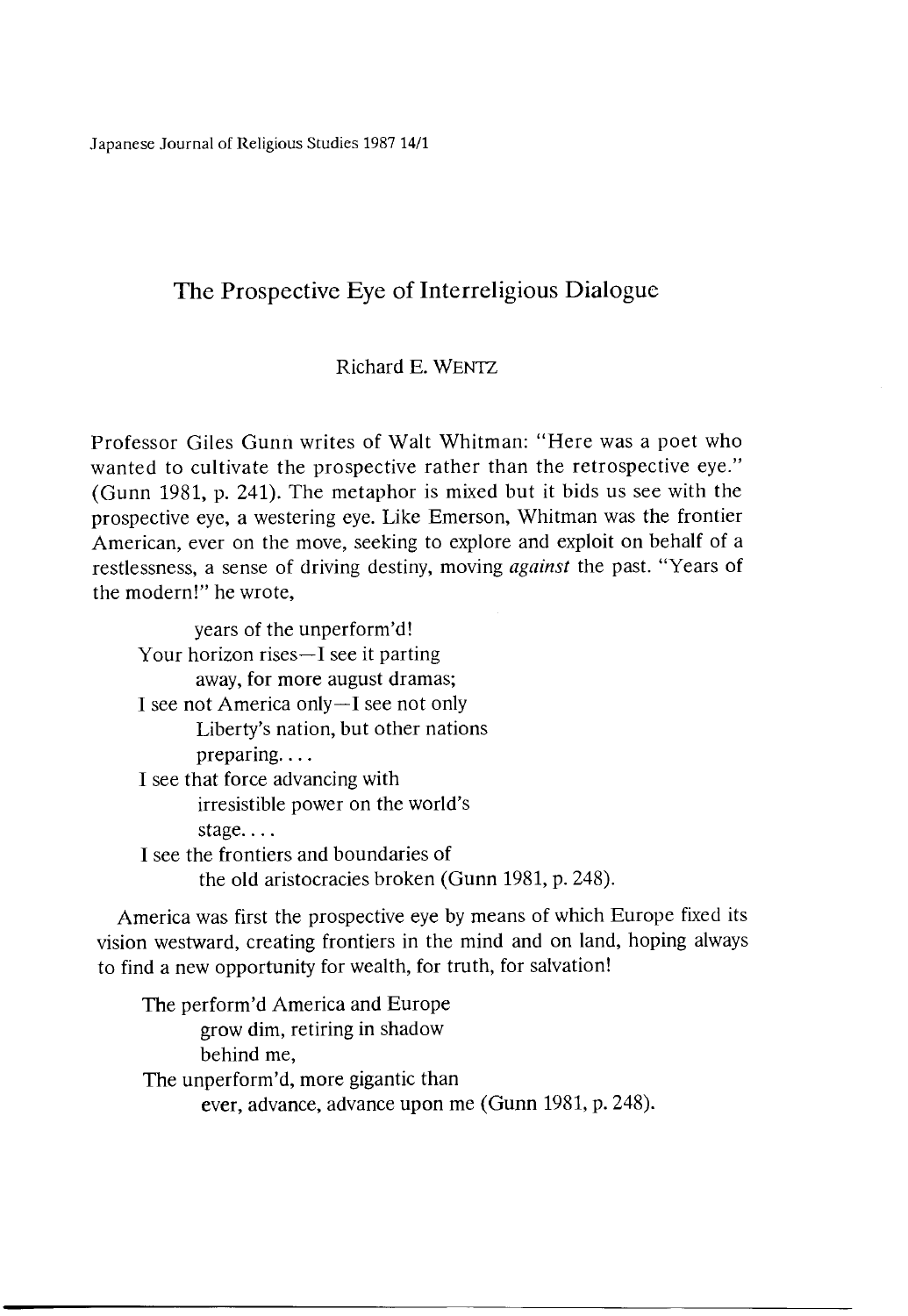Always the prospective eye, catching an image of "the unperform'd," the frontier that permits movement, a new chance for the human race.

Passage to more than India! Are thy wings plumed indeed for such far flights? O soul, voyagest thou indeed on voyage like those? Disportest thou on waters such as those? Soundest below the Sanscrit and the Vedas? Then have thy bent unleash'd.  $\ddotsc$ 

Sail forth—steer for the deep waters only, Reckless  $O$  soul, exploring, I with thee, and thou with me, For we are bound where mariner has not yet dared to go, And we will risk the ship, ourselves and all. O my brave soul! O farther farther sail!

O daring joy, but safe! Are they not all the seas of God? O farther, farther, farther sail! (Whitman 1982, pp. 539-540).

The prospective eye casts its sights westward, westward, across "the seas of God," and now searches eagerly for signs of welcome and promise among the universities, monasteries, and temples of Asia. The westering eye may have been drawn to the Orient some centuries ago, but it is the events of the twentieth century which have given spiritual force to this prospective seeing. The present century has been the setting for at least three religious enterprises which are evidence of seeing with the prospective eye. These ventures are:  $(1)$  the projects in theology and religious scholarship acknowledging the encounter between East and West; (2) the continuing search of Euro-Americans for a new spiritual frontier—a search which began in the late nineteenth century with theosophy and today extends its life among Zen centers, ashrams, and cultic orientalism; and (3) the increase of formal inter-religious dialogue during the past twenty years.

While I assume that the three enterprises are interrelated, even interdependent, I shall focus this essay primarily on the phenomenon of interreligious dialogue. I want to suggest the thesis that the character of this dialogue is strongly affected by the westering, prospective eye of the West. Furthermore, it may be understood as part of the Western movement toward spiritual revitalization. During the nineteenth century American intellectuals found themselves faced with sources of spiritual tradition that were foreign to the prevailing course of Christendom, yet seemed to be in harmony with the need to make sense of the American wilderness in relation to the driving force of civilization. Thinkers such as Emerson, Thoreau,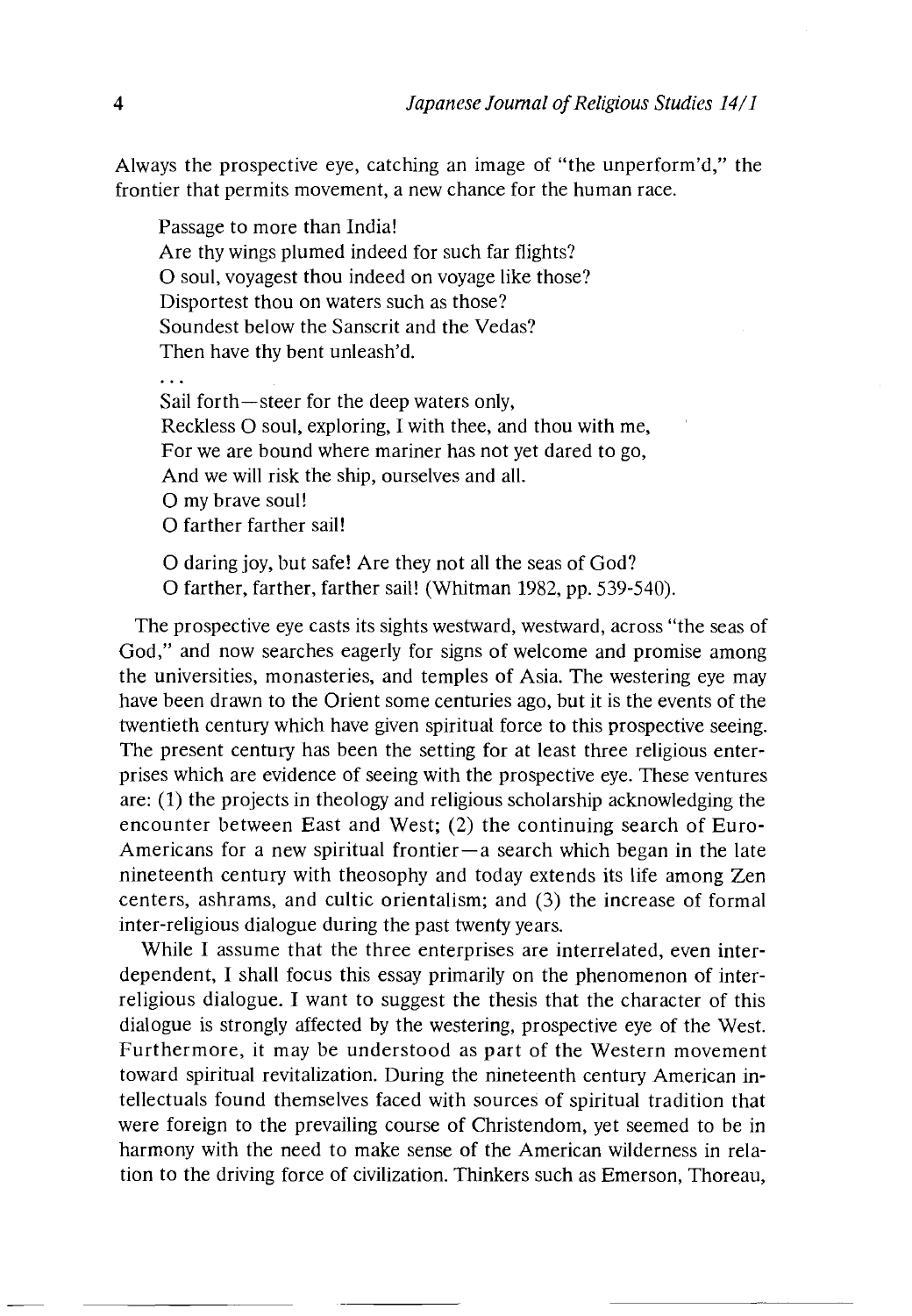#### WENTZ: Interreligious Dialogue 5

and Whitman seemed drawn to the Orient and its literary wisdom. Their understanding of these matters may have been somewhat superficial; however, their response to the symbolic power of the language and literature of Asia was very compelling. The mysteried isles of Japan had just opened their shores to commercial and cultural influences. And the passage to India had revealed the fabled realms of China and Southeast Asia.

Along with intellectual curiosity there emerged a growing body of scholarship designed to understand the early spiritual history of humankind. The religious practices of the folk, in nonliterate and literate societies, were under investigation; and the comparative study of the living world religions made an early appearance on the scholarly scene. The discovery of other religions and other spiritual paths was not limited to academe. The World Parliament of Religions of 1893 had a popular effect and soon brought eminent Asian lecturers and teachers to North America. The prospective eye, the reckless exploring of the Western mind, had indeed *drawn* the East to the West.

> The unperform'd, more gigantic than ever, advance, advance upon me.

From Japan came Zen masters like Soyen Shaku, Lord Abbott of Engaku-ji and Kenchō-ji in Kamakura, Japan. His lectures were directed toward Americans whose westering eyes searched the horizons for religious truths missing in their own environment. The call of the West continued to bring emissaries of the East, particularly from Japan, India, and later Tibet.

After World War II the exclusivism of certain interpretations of Christianity was challenged by the global and widespread interaction of religion and culture. The residual isolationism of much of Western Christendom was forced to take account of Asia especially, where the promises of wisdom and profundity had beckoned the prospective eye. Christian theologians had to acknowledge the presence of world religions, especially *Asian* world religions. The internal dialogue began. That is to say, there is a kind of dialogue that takes place when I begin to engage religious ideas and convictions that have not previously been part of my intellectual frame of reference. When the Christian theologian studies seriously the thoughts of Buddhist thinkers, he is engaged in a kind of dialogue that is internal to himself. Now, of course, this kind of dialogue may extend itself to include external encounters as well. We have only to think of the work of Paul Tillich, Thomas Merton, Mircea Eliade, and W. C. Smith. There have been efforts at theology *about* world religions, theology of world religion; and there have been a variety of internal dialogues by philosophers and theologians East and West. There are the intriguing accounts of the so-called Kyoto School and the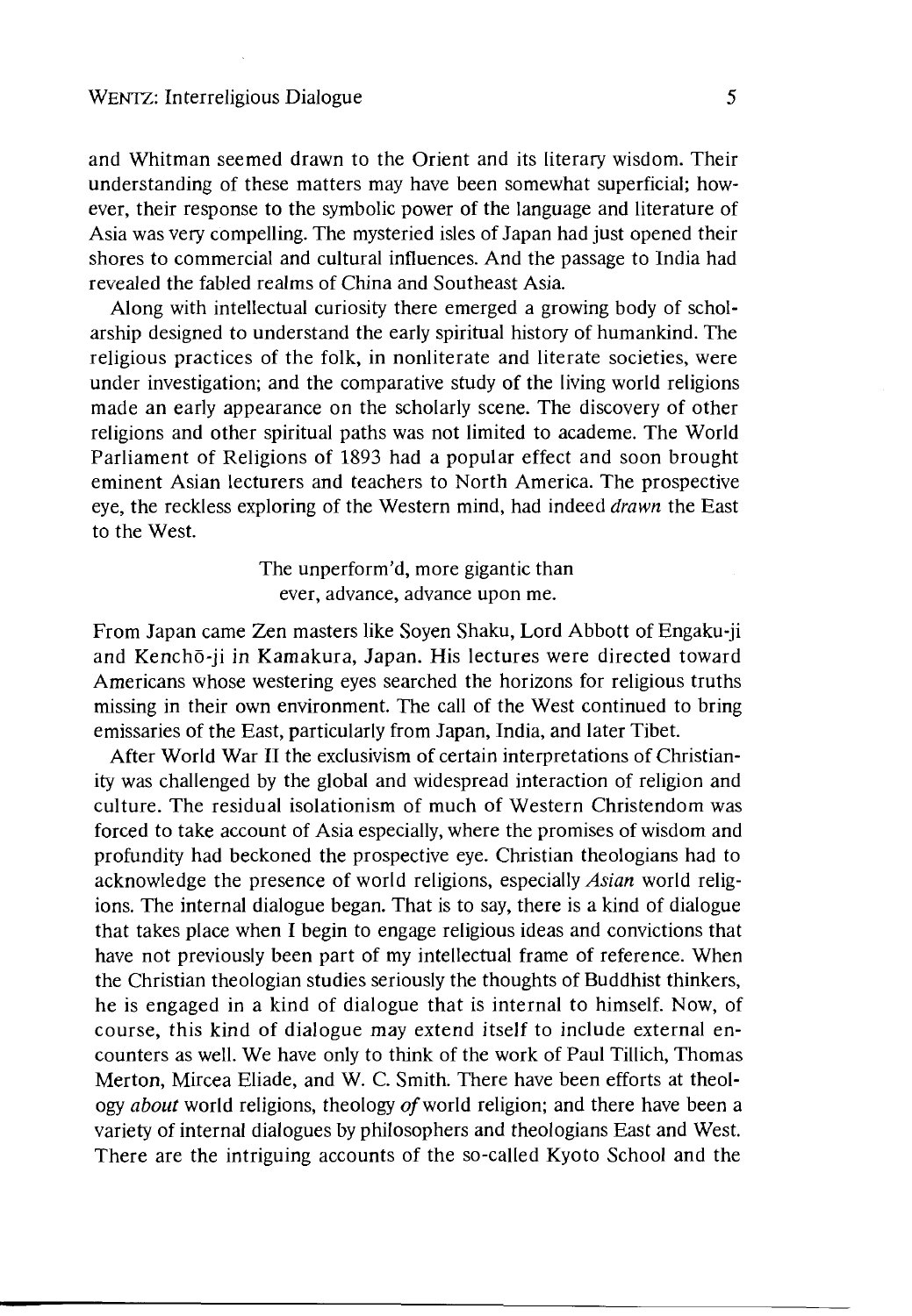efforts of scholars such as Heinrich Dumoulin, Hans Waldenfels, John Hick, and Raimundo Pannikar.

During recent decades the dialogue has become external and interreligious (Smith 1981, Van Bragt 1984, Franck 1982, Takeuchi 1983). Individual theologians, clergy, and monks have set up their own agendas for study and discussion with members of traditions other than their own. Ecclesiastical agencies, ecumenical commissions, academic symposia, and special institutes and organizations have directed considerable time, thought, and research to the enterprise of dialogue between and among religions and their representatives. All sorts of questions and issues have surfaced in the process. Principles have been suggested and theories have been advanced. Is religious commitment essential to dialogue? Should those engaged in dialogue be representative of communities, churches? Does dialogue call for a revitalizing of all truth claims? These are the kinds of questions that emerge. Theories of dialogue are associated with John Cobb, Arnulf Camps, John Hick,—to mention but a few.

In numerous conversations with scholars in Japan I have received the distinct impression that much of the external dialogue taking place today is by way of the initiative of Christian individuals and organizations. While it is true that many Asian philosophers and religious thinkers have studied in Europe and America, or spent years in the investigation of Western philosophy and theology, they have done so primarily to acquire a knowledge of Western skills and methods in order to reexamine their own traditions. Most of the openness to new levels of religious understanding and what John Cobb has called "mutual transformation" has been on the Western and Christian side. Certainly the motivation for external dialogue is primarily Western. There are exceptions, of course.

In a symposium at the Nanzan Institute for Religion and Culture in Nagoya, in September 1985, during which a group of Christian scholars investigated their ''partners for dialogue," Jan Swyngedouw made some observations about the state of dialogue in Japan. Because of its unique position culturally, politically, and economically, Japan has been perhaps in the forefront as a setting for interreligious dialogue. Buddhism, said Swyngedouw, particularly Zen with its highly developed theory and interesting praxis, has been very much involved in dialogue with Christianity. Certainly Buddhism and Christianity tend to be the most visible traditions in the development of dialogue. Shinto and the new religions have also become active, but they are not likely to be as pre-eminent an international force for dialogue as is Mahayana Buddhism, in its many forms. Most of the dialogue is formalized and respectful, said Swyngedouw. His impression is that Christians are more open to influence, renewal, or transformation by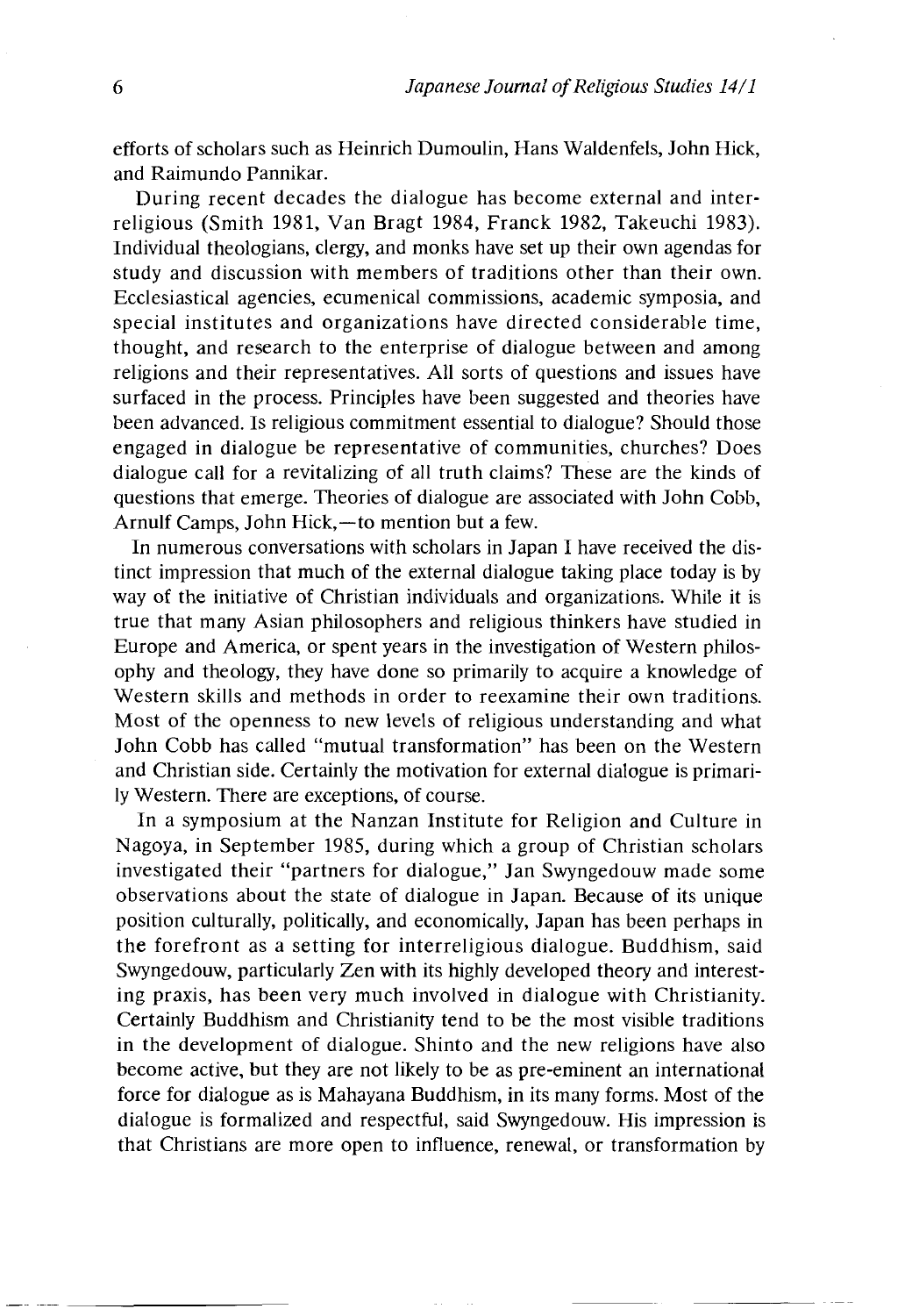Buddhism. Buddhists may not be nearly so interested as Christians. The initiative and enthusiasm are predominantly Western and Christian.

There are, of course, many reasons for this. The scholar of religions recognizes that the East may be somewhat skittish, wary of the colonializing and universalizing tendencies of the Western mind. Asian thought and praxis may indeed be so eminently satisfactory that the Buddhist feels little need for the wisdom of Western tradition. However that may be, I would argue that the Western fascination with Buddhism and the Orient, and the initiation of interreligious dialogue, are evidence of the continued westering of the Euro-American frontier. The prospective eye seeks a "passage to more than India."

Soundest below the Sanscrit and the Vedas? Then have thy bent unleash'd.  $\ddotsc$ O daring joy, but safe! Are they not all the seas of God? O farther, farther, farther sail! (Whitman 1982, pp. 539-540)

Why should it be that interreligious dialogue is part of the westering search? If we examine the literature and program of the missions for dialogue and the writings of the theologians and historians, we observe the phenomena of an emergent religious movement. Indeed, what we observe has many of the characteristics of an incipient revitalization movement (Wallace 1956, McLoughlin 1978). In John Steinbeck's story *The Red Pony*, one of the characters speaks of the North American Völkerwanderung: "It was a whole bunch of people made into one big crawling beast.. … It was westering and westering. Every man wanted something for himself, but the big beast that was all of them wanted only westering. . . . When we saw the mountains at last, we cried—all of us. But it wasn't getting here that mattered, it was movement and westering."

The lad asks questions and the grandfather finally replies: "No place to go,Jody\_\_\_But that's not the worst—no, not the worst. Westering has died out of the people. Westering isn't a hunger any more. It's all done" (Steinbeck 1980, p. 81).

The boy's father angrily cries out: "All right! Now it's finished. Nobody wants to hear..." (Steinbeck 1980, p. 89).

But it was never finished. As Walter Prescott Webb has shown, "the frontier is not a line to stop at, but an area inviting entrance" (Webb 1964, p. 2). Since the sixteenth century, Europe acquired the concept of a moving frontier. I would argue that the acquisition was as early as the eighth or ninth centuries, that it was a mythic and religious force in the development of the Western mind. In those early centuries Europeans knew that there was a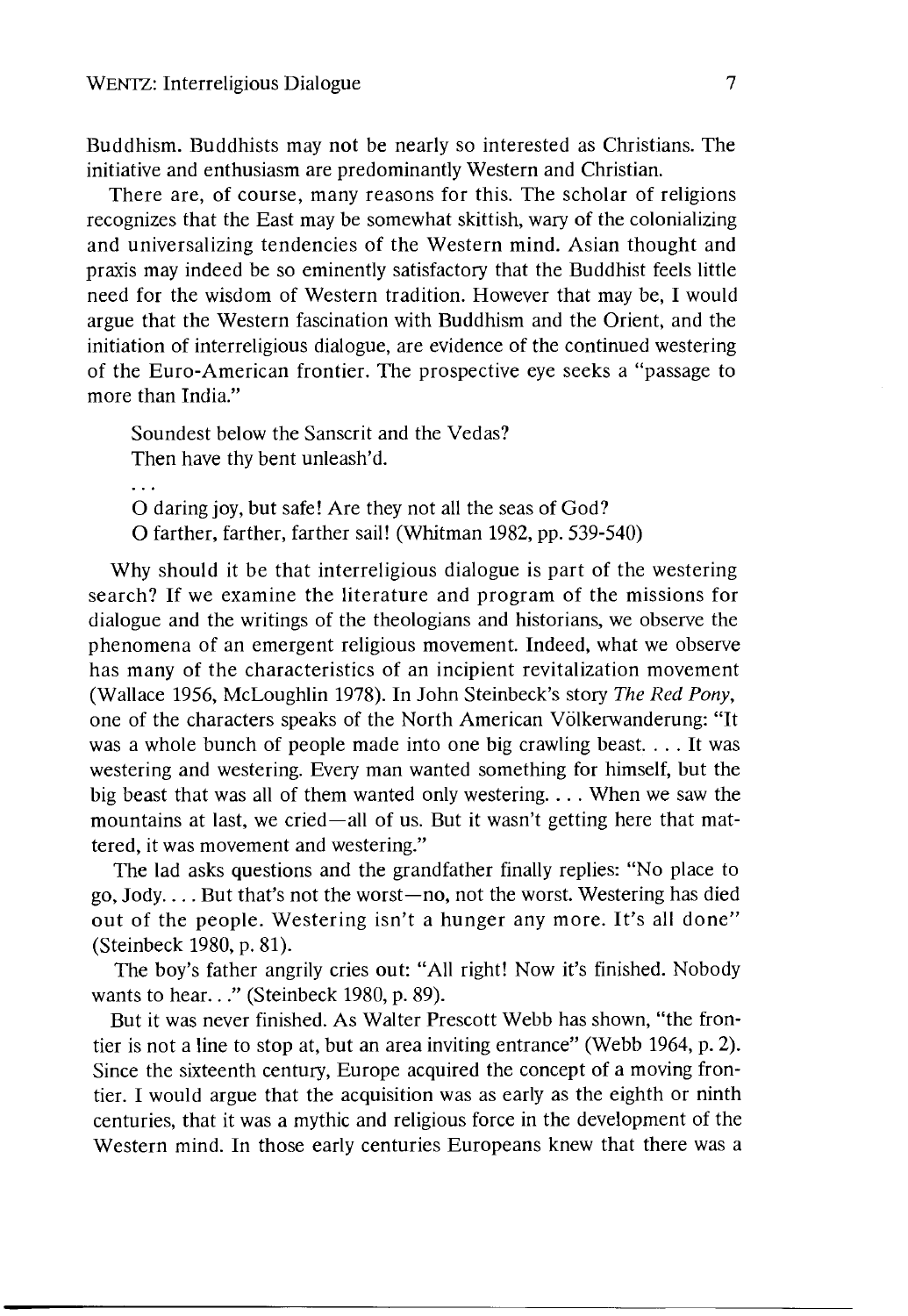land to the West, across the vast and terrible waters, a "Land Promised to the Saints"-a land offering salvation to the dying spiritual embers of Europe and refuge from the disease and famine of an Old World. They expressed their knowledge in stories such as the legend of St. Brendan. The moving frontier was always and mostly a "promised land" and it was central to the hearts and minds of Euro-Americans.

Much of the interreligious dialogue is an extension of this westering hunger for another chance, for a useful wisdom. Floating and drifting aimlessly and joblessly with the American youth of the 1930s, Loren Eiseley "avoided jails. By no one but the law could I be regarded dangerous. I was just floating, waiting for something I didn't understand" (Eiseley 1975, p. 59). It has been difficult for the Westerner to accept the idiosyncrasies of history. We do not like history because it never takes shape according to our desires. History is defiant, real. Our response is westering movement, hope for another opportunity to escape history, to find ourselves in some mossy, pristine wilderness, a garden where we may dwell securely, have another chance. Such is our spiritual inclination; and such is the motivation of much interreligious dialogue. It is the remnants of Christendom who initiate dialogue because they cannot live with history where their desires are never met. The remnant begins drifting, then drives purposefully on its "passage to more than India."

"Awakenings," writes the historian William McLoughlin, "—the most vital and yet most mysterious of all folk arts—are periods of cultural revitalization that begin in a general crisis of beliefs and values and extend over a period of a generation or so, during which time a profound reorientation in beliefs and values takes place" (McLoughlin 1978, p. xiii). McLoughlin moves into an analysis of American history in which he finds five distinct periods of awakening and cultural revitalization. Using anthropologist Anthony F. C. Wallace's model of cultural change found in his essay "Revitalization Movements" (Wallace 1956), McLoughlin sets forth his own adaptation of the three or four stages of a revitalization movement. There is first of all a period of personal stress, during which individuals, one by one, seem to lose their ability to cope with life, to find it meaningful and trustworthy. A second stage is one of cultural distortion during which it is recognized that the spiritual malady is due to the failure of societal and cultural foundations which are ordinarily responsible for assisting in the reduction of tension. The old "mazeways" are no longer effective. This will be a time of alienation and of traditionalist reaction. There must be a third and fourth stage during which there emerges a prophet or vision of new order that is capable of instituting "a new world view or mazeway and the restructuring of old institutions" (McLoughlin 1978, p. 16).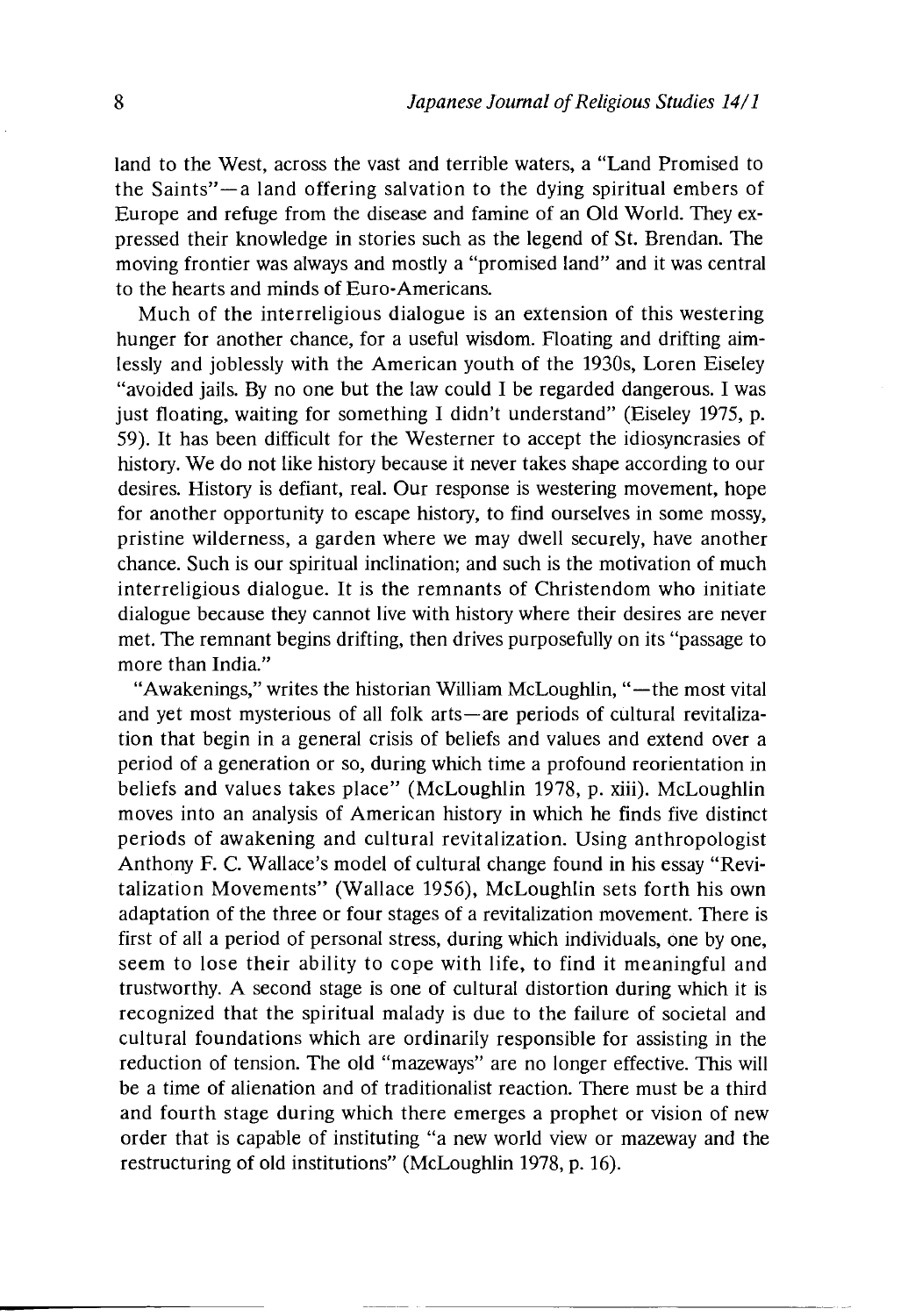According to McLoughlin we are in the midst of a fourth (or fifth if one counts the Puritan movement of the 17th century) "Great Awakening," which began in 1960 and whose resolution is not yet in sight. Inasmuch as I believe that America has never ceased being Europe's moving frontier, I would suggest that interreligious dialogue is part of the Western world's continuing struggle for spiritual wisdom as well as a symptom of its image of a "new worldview or mazeway" which may enable us to accept our history. In other words, perhaps we should revise McLoughlin's thesis concerning the succession of "great awakenings," to speculate that American history may very well be the story of one "great awakening" which is not yet resolved. The fact that European and American history have been strongly influenced by legendary and mythic elements of promised land to the West and passages to "more than India," that there have been the America of Europe's moving frontier and the westering restlessness of the American people, are indications of a vast movement of individual stress and cultural distortion. Interreligious dialogue, in both its internal and external forms is evidence of personal crisis, of cultural distortion, and perhaps of an emergent new world view.

In his evaluation of what he calls the fourth awakening, McLoughlin speaks of the current popularity of neo-Evangelicalism:

The old Bible-centered faith in an omniscient, omnipotent, yet personal, loving, comforting God, who forgives sins, answers prayers, and helps us solve problems by his direct spiritual presence and guidance is, of course, the kind of religion many Americans want today. Its conception of God is the opposite of the current impersonal, uncaring, frustrating, bureaucratic authority that controls our lives through science, medicine, government; this God is familiar and comfortable in a stressful world. However, the worldview of neo-Evangelicalism, by concentrating on the individual, is essentially an escape from seemingly insoluble, tension-ridden social and political problems (McLoughlin 1978, p. 213).

McLoughlin's diagnosis is not untainted, of course. There is present a subtle and implicit bias of unreconstructed liberal vintage. And I suspect that he fails to give due consideration to the wide-ranging (depth-plumbing) nature of religion. When he refers to Zen and native American wisdom as of a piece with neo-Evangelicalism in their divisive tendencies toward escapism, he reveals an inadequate understanding of religion, which is multi-faceted and dialectical in relation to such axes as individual-social, transcendentimmanent. However, the historical thrust of McLoughlin's evaluation is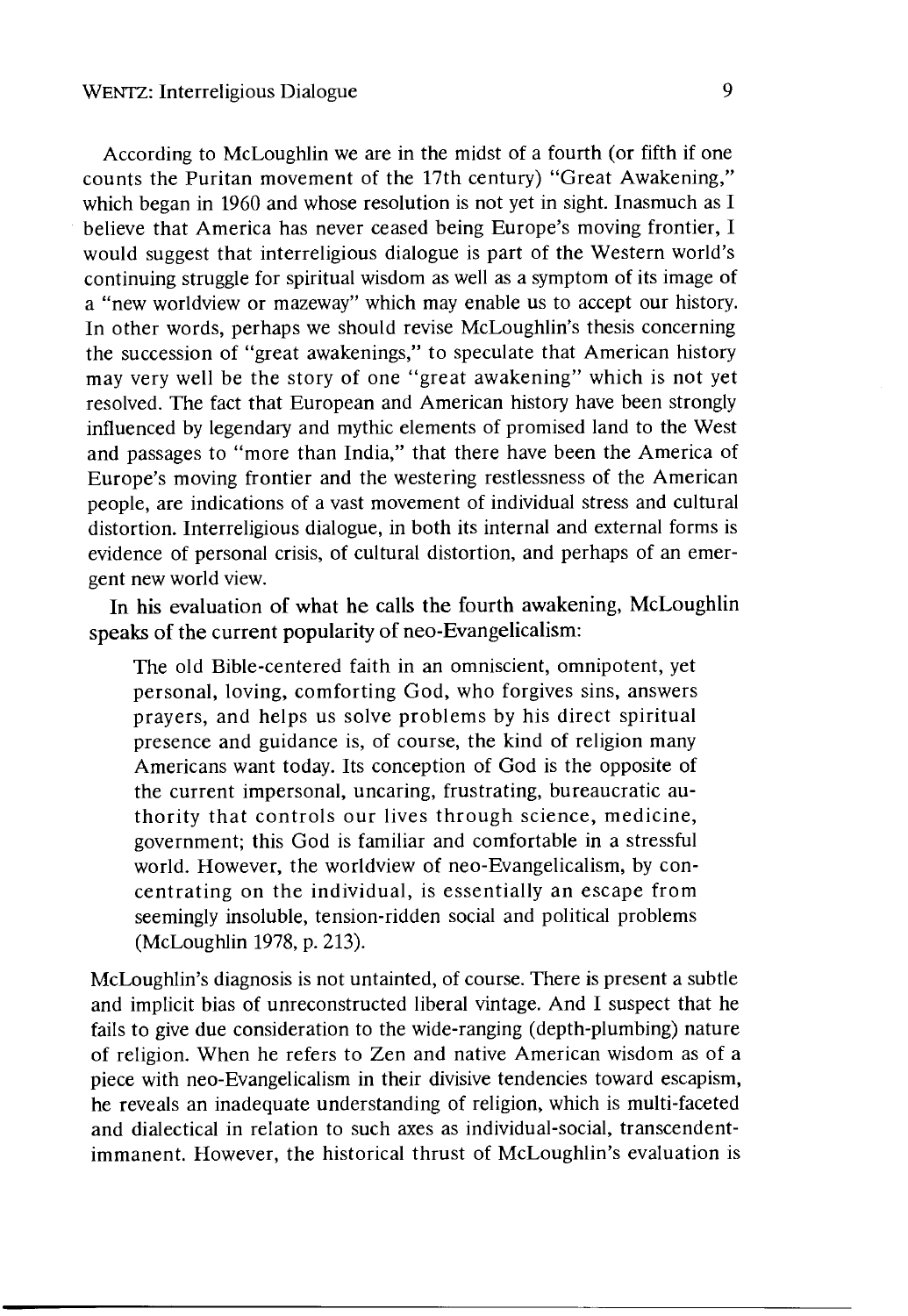well taken. Much of the contemporary spirituality seems to belong to the lingering reactionary phase of the great Western religio-cultural movement toward a new vision and worldview. The movement has been a full three or four centuries in the offing.

The stages of revitalization are not so discrete and consecutive as one might observe them in an anthropological study of a tribal and nonliterate tradition. They come and go according to the degree of stress and distortion and the power of reactionary movements and temporary palliatives or distractions. Certainly the emergence of existentialism, beginning perhaps in the nineteenth century with Kierkegaard's "individual stress" over the fragmentary condition of the church, philosophy, and any sense of dependable cosmos, can be understood as evidence of the beginnings of cultural distortion. But, of course, the emergent technological syndrome has always been able to produce diversions.

If I am correct in suggesting that interreligious dialogue is very much the result of a spiritual westering of the Euro-American frontier, then it may well be that this new phase of religious history is also evidence of the formation of new mazeways for the revitalization of the West, if not for the world. It should be possible to document this expectation by reference to the testimony of a sampling of the literature of interreligious dialogue. We should find there evidence of a sense of urgency and crisis, corresponding to the stages of individual stress and cultural distortion of Western culture. We shall also find a prominent belief in a new resolution, a universal age $-a$ realm of open and creative mazeways. First, there is in this literature the widespread assumption that dialogue is essential because of what is termed a crisis (Smith 1979, p. viii; 1976, passim). In his 1974 study of Buddhism and Christianity, Heinrich Dumoulin states that these two traditions openly and intentionally face each other "in a time of change and crisis" (Dumoulin 1974, p. 1). It is one thing to say that dialogue is good and necessary for its own sake, for missionary purposes, or for what we may learn from it. It is quite another to say that dialogue is essential to a time of "change and crisis."

Some of the earlier encounters of Christianity and Buddhism were without this sense of urgency that flows from time of crisis. Thus, for example, Winston L. King writing in 1962 called merely for building bridges of understanding between Buddhism and Christianity, between East and West, that had been severed with the development of Latin and Romanized Christendom and the "intrusion of Islam" into the corridors of influence. King was responding to William Hocking's notion that the "separation between faiths is absolute and that they can communicate only by ... the method of 'radical displacement' of the other;" responding also to Hendrik Kraemer's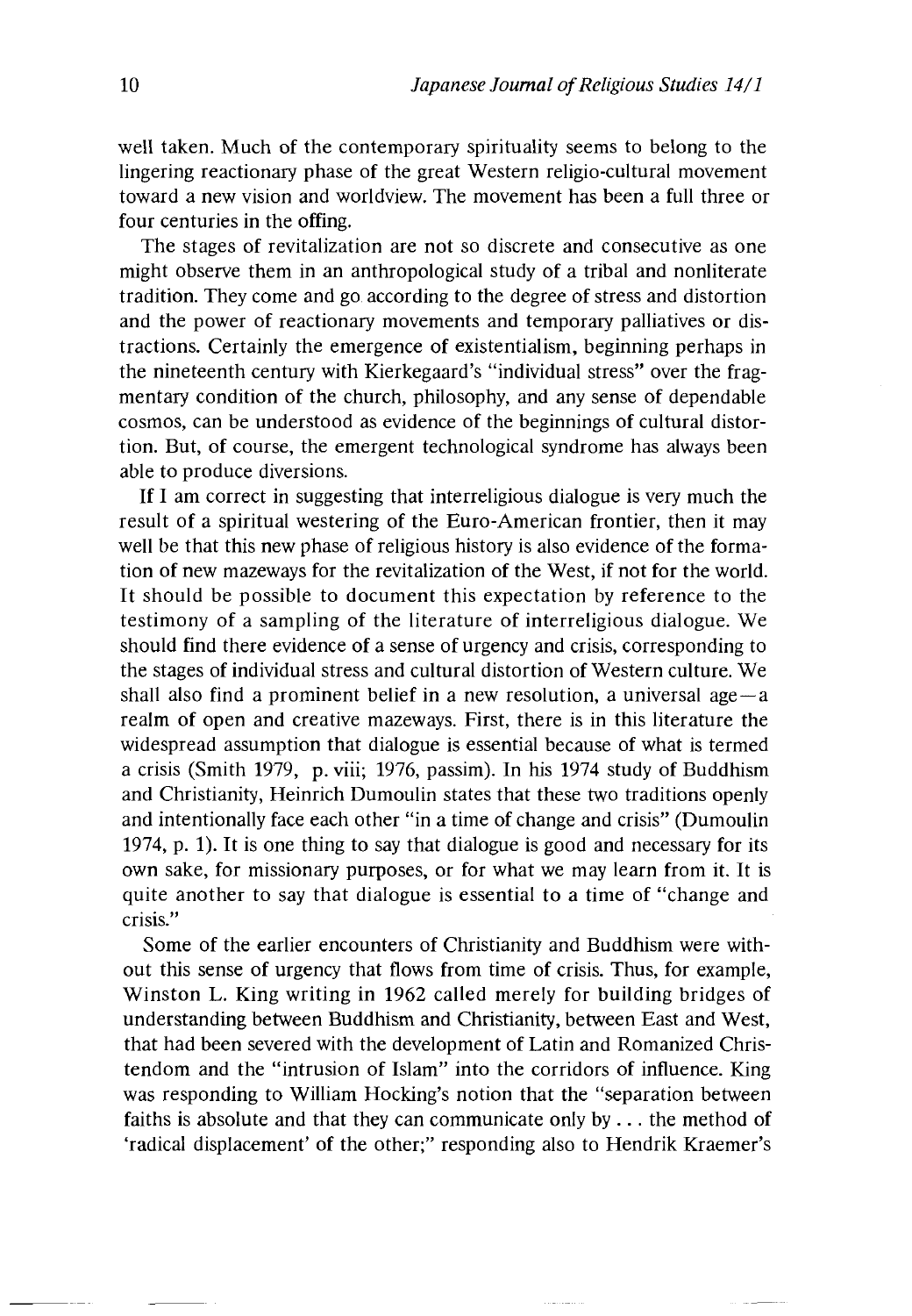defense of the unrepentant exclusivism of Christianity with regard to "naturalistic monism" (King 1962, p. 9). King wrote on behalf of "genuine dialogue" and thought that many previous efforts tended "to hasten joyfully and uncritically toward immediate syncretism or the discovery that they are at bottom identical." King's work is important because it represents the genuine beginnings of significant dialogue. Reflecting today on thirty years of his own "internal dialogue," King feels that not much has changed except perhaps the volume of material and the sense of urgency that is mostly Christian and Western. In a conversation at the Nanzan Institute for Religion and Culture in December 1985,King voiced the idea that much of the renewal of Buddhist interest in their *own* tradition may be the result of Western interest in them.

There is little doubt that a quarter of a century of increased study, encounter, and dialogue has accelerated the Western sense of crisis. Twentyfive years ago Winston King could recognize only the West's eagerness to passage eastward with either exclusivist zeal to convert the Orient in order to satisfy millennialist conditions for the advent of the new age, or with reductionist notions about the essential identity of religions. Today the passage eastward is done in a time of crisis. From the standpoint of revitalization theory the crisis has existed for some time. The crisis persists, whether in terms of individual stress or cultural distortion. Reaction, exclusivism, and nativist sentiments recur in the midst of the stress and distortion. And perhaps, as we move toward what McLoughlin calls "the new world view or mazeways and the restructuring of old institutions," the crisis will heighten. This may be especially true in a time when society and culture do not *seem* to require the actual religious consensus of the people. That is to say, former times and their revitalizations related to the people within a manageable geographical area where the religious foundations themselves reflected a commonality of experience, and where the development of effective social structures and control depended upon a heightened and developed religious experience and consensus. Today the process of revitalization cannot be but global because the structures of society and communication are already interdependent. (The golden arches of McDonald's rise in sacral authority and synthesis in remote corners of the planet.) What is more, these structures are something new entirely—they are technocorporate. They exercise external control and regulation of beliefs and values; they no longer seem to require the internal control brought about by the commitments and experience of the people (Samartha 1981, p. 14).

The sense of crisis and urgency typical of revitalization eras is intensified in our time because those who are aware of and sensitive to these issues are faced with considerable frustration and helplessness in a techno-corporate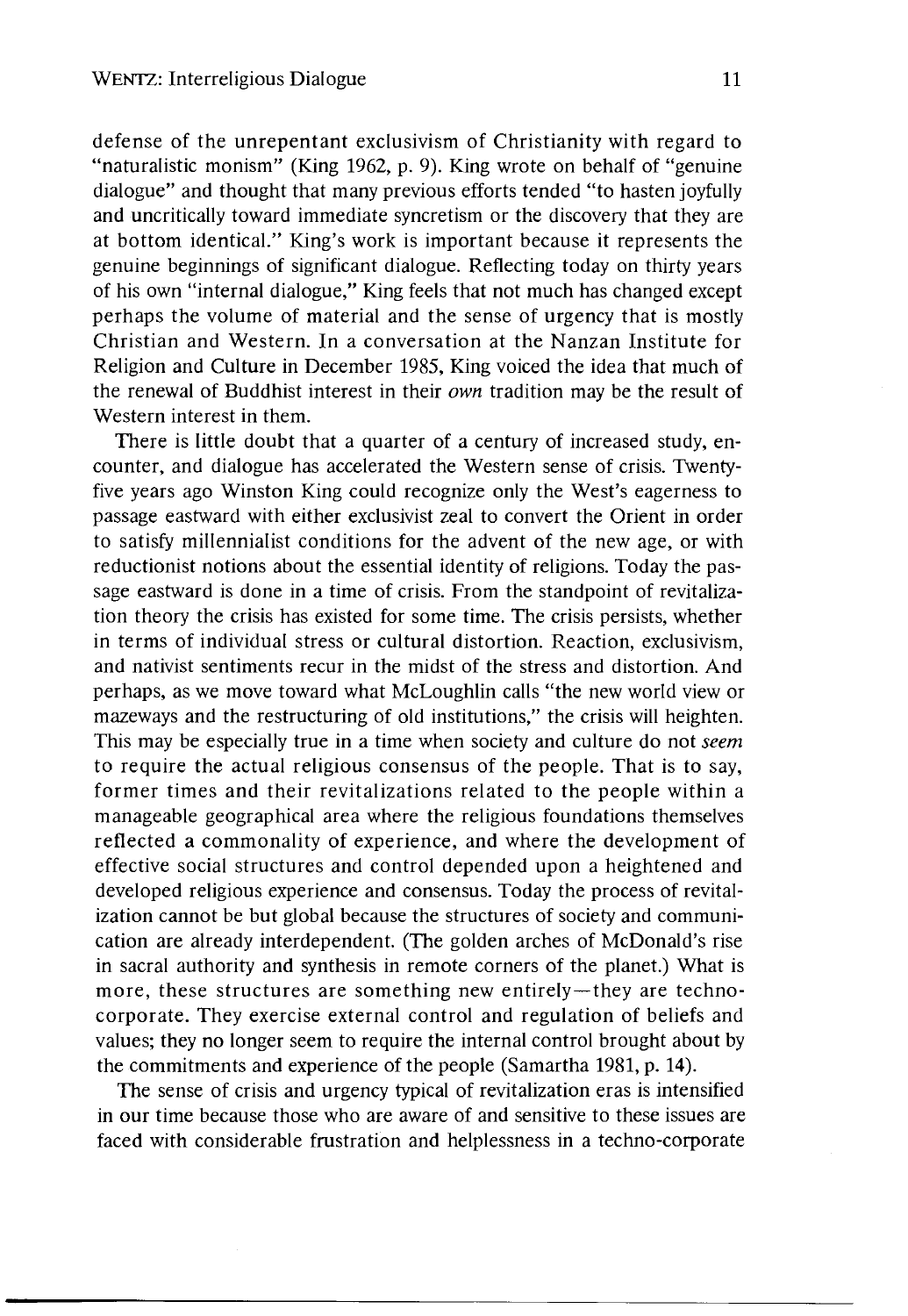society which requires only the functioning, the performance, the labor and consumption of its constituents. This society requires no consensual or experiential base from within. It is controlled from without. Recent literature concerned with dialogue expresses the *critical* necessity of dialogue; it also expresses concern for globalization brought about by technology and the opportunities for dialogue effected by "improved" communication. Dialogue must take place, say many of these documents, because modernization threatens the extinction of the transcendent and spiritual dimensions of existence. "What is it, in our times," asks Hans Kiing, "that brings Buddhist and Christian thought together? Mainly the impact of the question how an old religion can survive in a new age" (Takeuchi 1983 p. viii). It may be, as Kiing suggests, that such a question is just as important to Japan as it is to the West; but the fact remains that it is *expressly* so in the West, less so in the East.

Whether one peruses the works of theologians like Cobb, Dumoulin, Gilkey, and Harvey Cox, or of the historians and philosophers of religion, like W. C. Smith, Robert Neville, John Hick, or Frederick Copleston, there is present the sense of crisis and frustration before the external controls of a techno-corporate world (Samartha 1981b, p. 337). When an Asian like Stanley Samartha writes of the urgency in the crisis of impersonal forces and deterioration of personal values, he writes from the perspective of one for whom the full force of Christian eschatology and Western longing is present.

But there is one other important bit of evidence in the literature of dialogue that permits theorizing about dialogue as part of westering and as an important force in a continuing West-inspired revitalization movement. Whether the hope is for ''mutual transformation," "renewal," or "understanding," the expected result is, as Dumoulin states it, a "universal human culture [which] is clearly discernible" in outline (Dumoulin 1974 p. 7). In a volume of essays, *Christianity and Other Religions,* edited by John Hick and Brian Hebblethwaite, W. C. Smith states: "Perhaps the single most important challenge that mankind faces in our day is the need to turn our nascent society into a world community  $\ldots$  My own view is that the task of constructing even [the] minimum degree of world fellowship that will be necessary for man to survive at all is far too great to be accomplished on any other than a religious basis" (Hick and Hebblethwaite 1980, p. 95; see also Samartha 1981). And, of course, the whole point of Cobb's "mutual transformation" is that we might go *"beyond* dialogue." If we ask why it is necessary to go *beyond* dialogue, it is because a millennial vision impels us, and because "dialogue that does not intend to go beyond itself stagnates" (Cobb 1982, pp. ix, viii, 47). It is not at all clear to me that this is necessarily so. As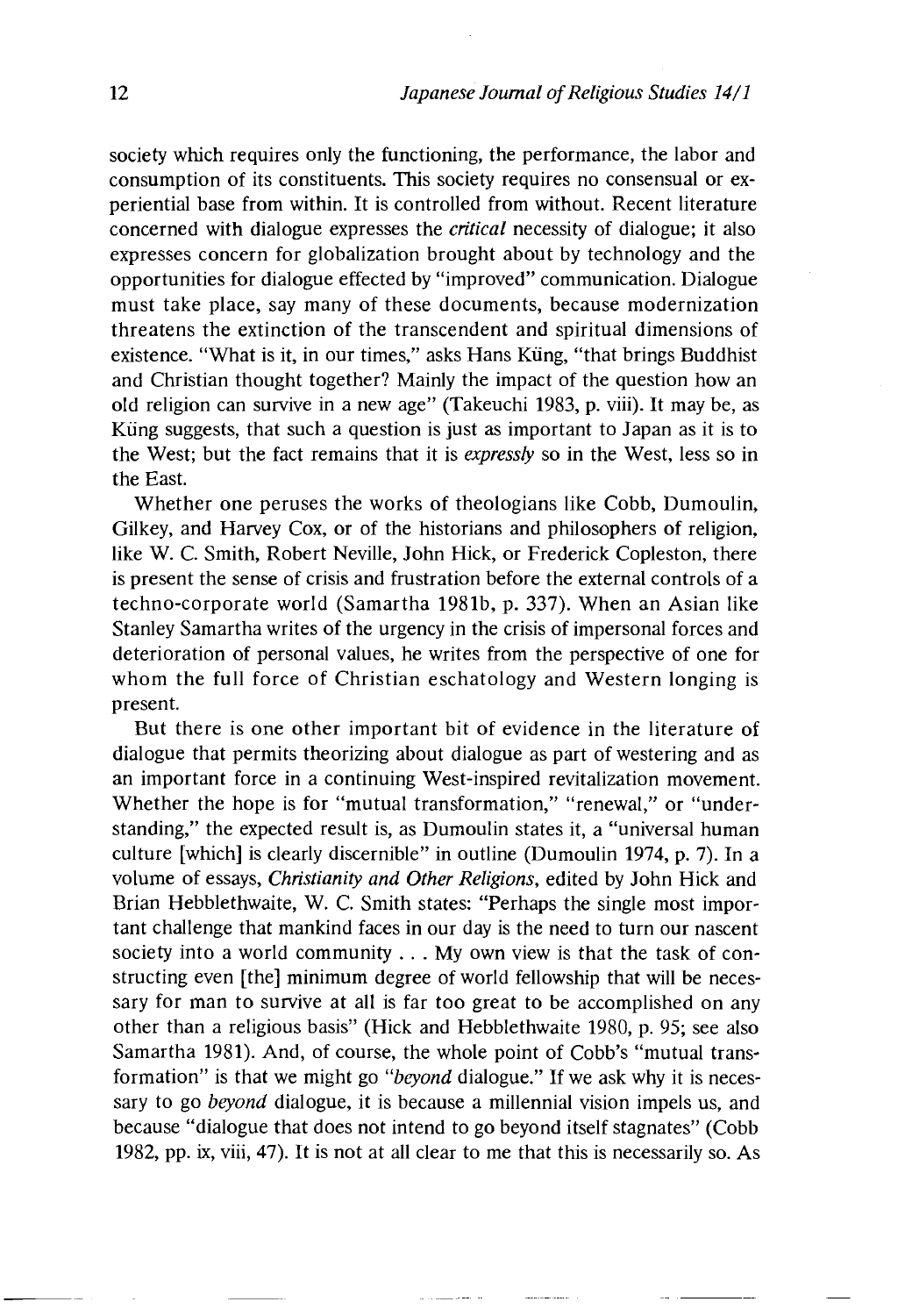a matter of fact, what I learn from the masters of spirituality in traditions East and West suggests to me that too much *intention* may be destructive of the illumination and union that are central to the way of the disciple. Certainly we could make a significant case for the idea that dialogue must be done merely because people encounter each other or simply because another tradition exists. One may engage in dialogue with no attachment either to the dialogue itself or to any preconceived intention or goal. It is conceivable that this attachment to some kind of millennial and universal goal may be prejudicial to all the traditions involved in dialogue. Intentionality may corrupt. Writing of this notion in the works of John Cobb, Gordon Kauffman, and David Tracy, John B. Chethimattam puts the matter this way:

This conception of Christianity as being one religion among many, and of every particular religion as the manifestation of universal religion centered in Logos is quite widespread among Western scholars. What is at issue here is an emphasis of universalism at the expense of particularity, the impossibility of the universal God identifying himself with any particular instance. *In this way the decisive meaning of history itself is being challenged* (italics mine) (Chethimattam 1981, p. 332).

The plot thickens. The attachment becomes evidence of endemic Westernism, which, says Chethimattam, "has no philosophical tools to validate the particular. A proper explanation or proof always involves relation to a universal rule or truth.... Even history which deals with the course of individual events often tends to become philosophy of history" (Chethimattam 1981, p. 333). The west is searching for transformation—for a resolution of its movement toward revitalization—through dialogue.

During a recent sabbatical in Japan, spent at the Nanzan Institute for Religion and Culture, I had long conversations with a Korean theologian, Nam Key-Young. Nam is a unique figure in the contemporary interreligious scene. He is a Korean and *not* a Christian, and has spent many years at the University of Louvain taking licentiate and Ph. D. degrees in theology. He is a keen student of Buddhist philosophy. Our own dialogue had no agenda, no intention. I think it was profound, at times intense. I came away from the experience with the insight that that dialogue may be best for which we advance no great expectations. In the West we may be in danger of imposing our westering desire for "a new chance"—our visions of a universal goal upon the people of Asia. For one thing, it may not be true at all, as W. C. Smith believes, that world fellowship can only be achieved on "a religious basis." That is so obviously a Western religious conviction, a dream. It may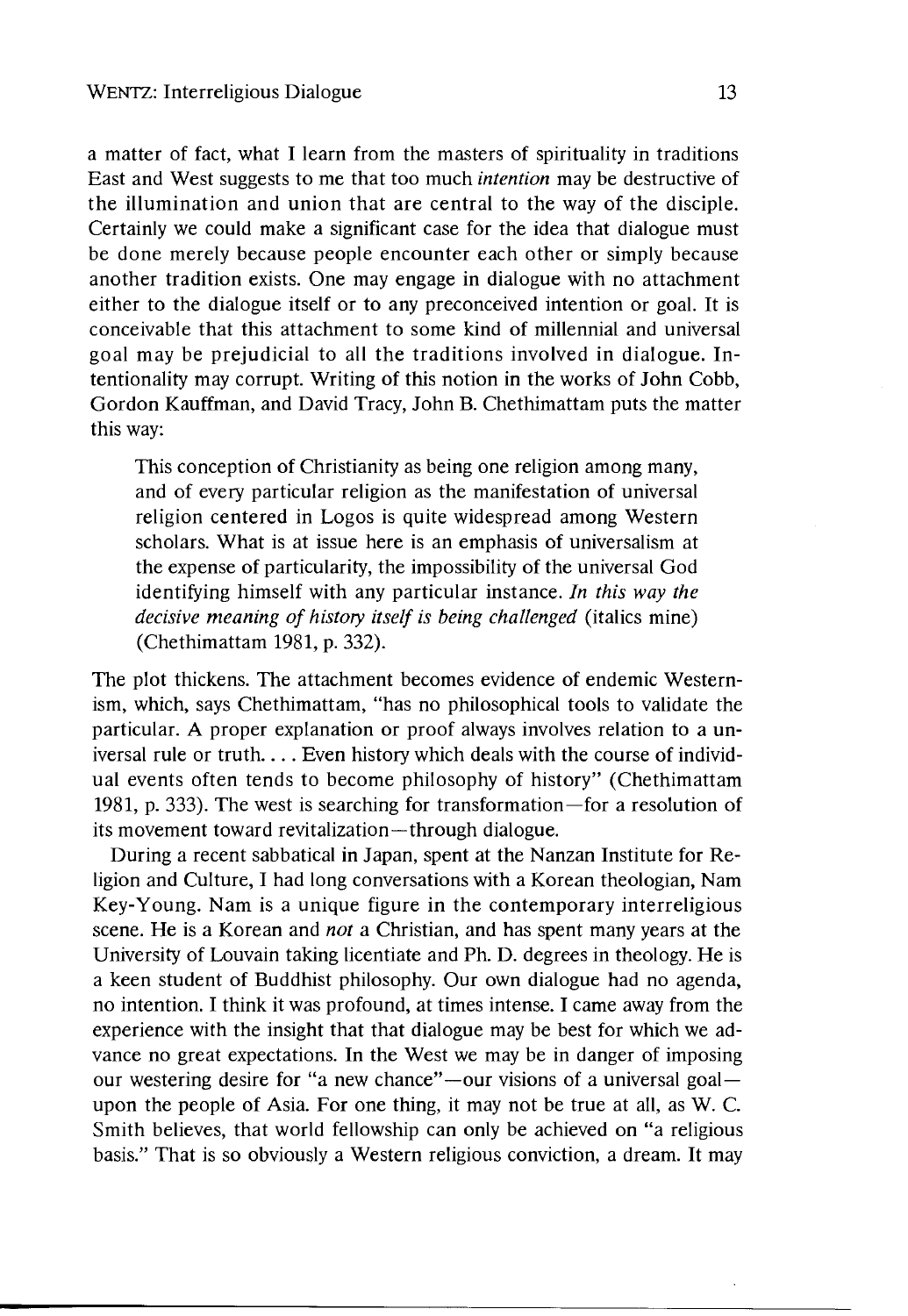very well be true that traditional religion in a pluralistic world must be used as a resource for those who wish to find wisdom and insight. The traditions may preserve the way of the disciple—those disciplines and teachings that prepare us for transformation and superordinary knowledge and perception. However, the world fellowship Smith seeks may very well be achieved by the techno-corporate instrumentalities of our society, acting in a religious manner. Religious power is not found only in religions; religious needs and ends are frequently served by other than the maneuvering of traditional religions. "The maligned multinational corporation may prove to be a more effective vehicle for achieving a stable world order than either ecumenical activities among the traditional religious communities or a vital United Nations...  $A$ broadly economic framework which seeks to relate perceived self-interests to awareness of interdependence probably has promise of being more effective than explicitly universal religious or political worldviews" (Wilson 1979, p. 173).

There is a great deal of piety that accompanies the prescriptions of interreligious dialogue, even among the intellectual elite who foster its programs. I am not convinced that we advance the cause of religious insight and illumination by agreeing with dialogists like Paul Knitter, John Hick, or Hans Kiing that "all religions possess elements of goodness and truth." (Cobb 1982, pp. 43-46). That is folk wisdom and, like all such insights, it emerges from the discovery that we are human beings. The most erudite and cerebral of persons is also an individual who eats, sleeps, urinates, has sexual feelings, and thinks and acts in many ways that defy his feigned "rationality." "What we must understand," writes Harvey Cox, "is not the symbols themselves but what they mean to real people" (Berger 1981, p. 302). "Real people" are folks; and theologians and historians of religion are also folks—real people at some level of their existence. "Real people" within the Western intellectual traditions may need to believe that "all religions possess goodness and truth," that we must go beyond dialogue on a moving frontier to see a new horizon, where the "loss of Western self-confidence" (Hick and Hebblethwaite 1980, p. 7) will find revitalization in a "new religion" (Dunne 1972, p. 24), a "true cosmopolitanism" (W. C. Smith in Hick and Hebblethwaite 1980, p. 87), or the "common goal of a new world, a new society and a new humanity" (Waldenfels 1980, p. 3).

Yes, the people believe because they are looking, hoping. God is calling us, writes W. *C.* Smith, "to let Him act through new forms, continuous with the old, as we human beings across the globe enter our strange new age" (Smith 1981, p. 194). This we believe, or something like it, we Western "folks" of all intellectual and academic levels.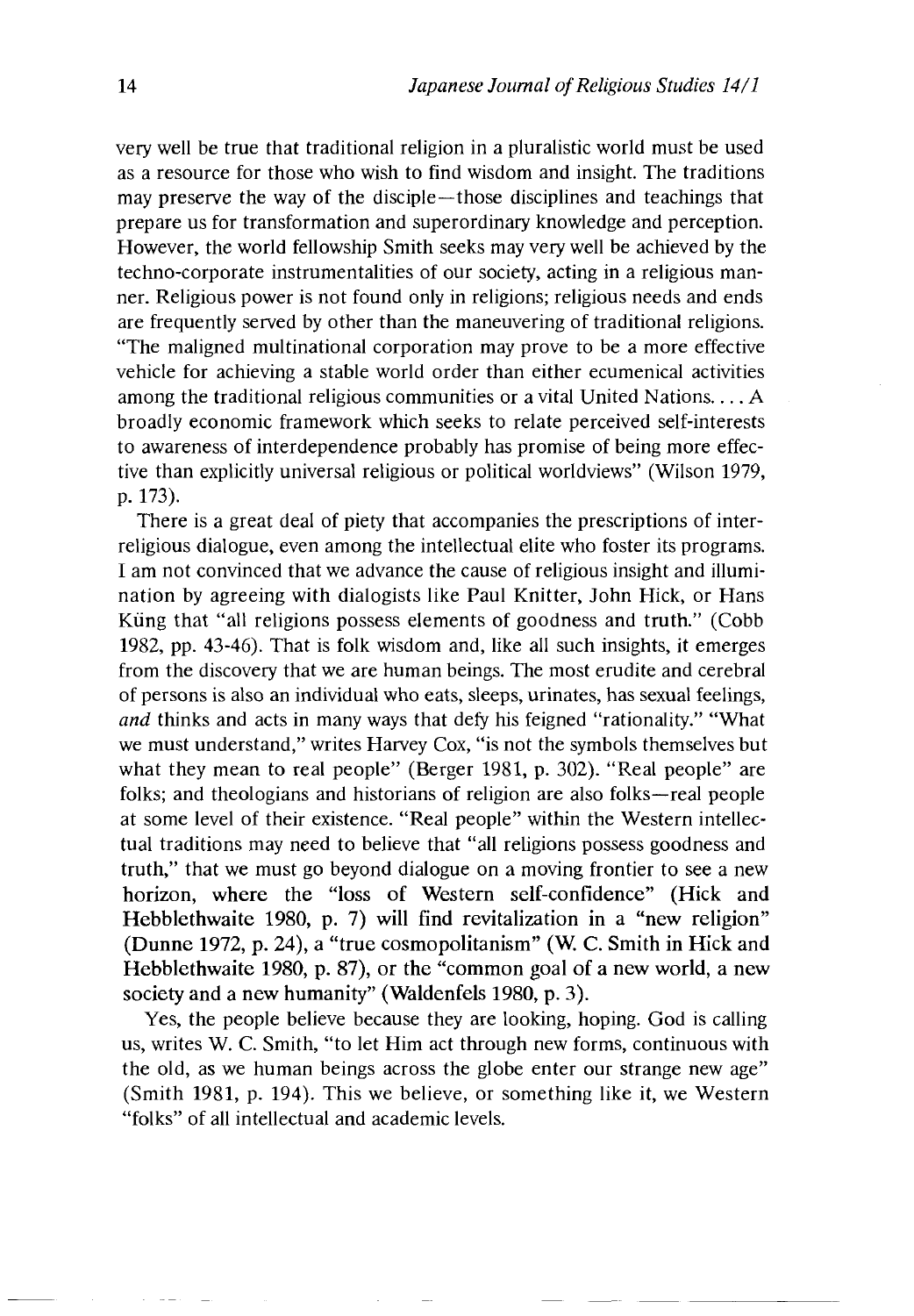Religion stands a tiptoe in our land, Ready to pass to the American strand.

So wrote George Herbert in the seventeenth century. It was Europe doing its westering, searching for revitalization. But it was like a moving beast, on tiptoe looking ever westward to the Orient, *past* the American strand. "Let us settle for the fact that *it feels* as if we were reaching the end of a historical era (that of the Enlightenment).. .. The final element of the watershed ... is the present close encounter of religions  $\ldots$ ," (Gilkey 1981, pp. 3, 12). The ending of such an era in an encounter that is facing westward to the East is, for many, a sign that Robert Bellah's world civil religion may emerge "as a fulfillment and not a denial of American civil religion. Indeed, such an outcome has been the eschatological hope of American civil religion from the beginning ... It is in need—as is any living faith—of continual reformation, of being measured by universal standards" (Bellah 1967 pp. 18-19). That civil religion is the result of Europe's westering dream. And in the midst of our sense of crisis, with its individual stresses and cultural distortions, is this hope that the close encounter of religions may bring about the revitalization we have long sought.

#### References

Bellah, Robert N.

1967 Civil Religion in America. *Daedalus* 96/1:1-21.

#### BERGER, Peter L., ed.

1981 *The Other Side of God.* Garden City, New York: Doubleday-Anchor.

#### Camps, Arnulf

1983 *Partners in Dialogue.* Maryknoll: Orbis Books.

## COBB, John B., Jr.

1982 *Beyond Dialogue: Toward a Mutual Transformation of Christianity and Buddhism.* Philadelphia: Fortress Press.

#### CHETHIMATTAM, John B.

1981 Meeting and Scope of Interreligious Dialogue. *Jeevadhara* 11/65: 319-334.

#### DUMOULIN, Heinrich

1974 *Christianity Meets Buddhism.* LaSalle, Illinois: Open Court.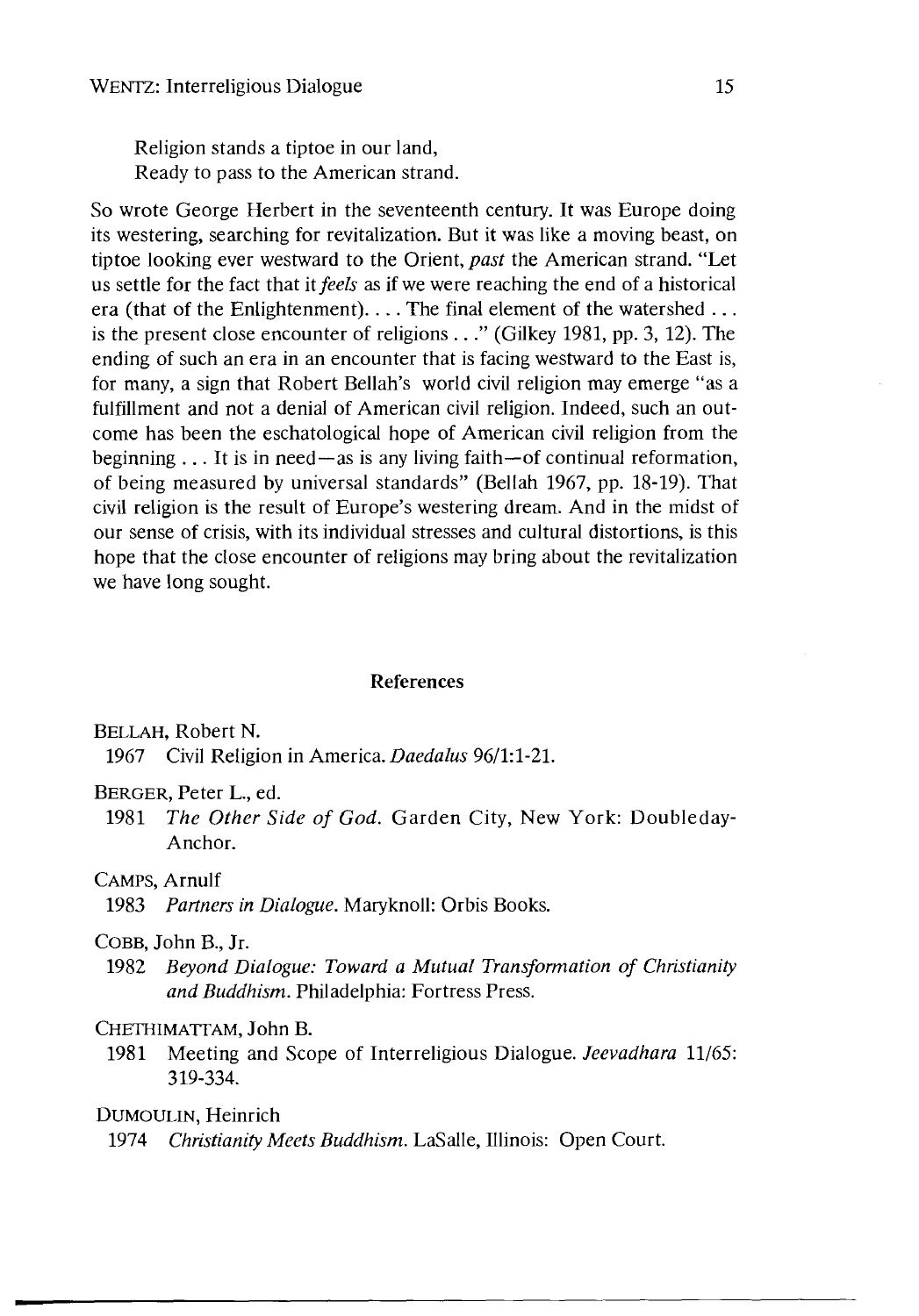DUNNE, John S.

1972 *The Way of all the Earth*、New York: Macmillan.

#### Eiseley, Loren

1975 *All the Strange Hours.* New York: Charles Scribner's Sons.

#### Franck, Frederick, ed.

1982 *The Buddha Eye.* New York: Crossroad.

#### GILKEY, Langdon

1981 *Society and the Sacred.* New York: Crossroad.

#### GUNN, Giles, ed.

1981 *New World Metaphysics.* New York: Oxford University Press.

# HICK, John and HEBBLETHWAITE, Brian, eds.

1980 *Christianity and Other Religions.* Philadelphia: Fortress Press.

# KING, Winston L.

1962 *Buddhism and Christianity.* Philadelphia: Westminster Press.

#### MCLOUGHLIN, William G.

1978 *Revivals, Awakenings, and Reform.* Chicago: University of Chicago Press.

# Rousseau, Richard W. ed.

1981 *Interreligious Dialogue.* Scranton: Ridge Row Press.

# Samartha, S. J.

- 1981 *Courage for Dialogue.* Maryknoll: Orbis Books.
- 1981b Hindu and Christian Responses to Truth. *Jeevadhara* 11/65:335 351.

## SMITH, Wilfred Cantwell

- 1976 *Religious Diversity.* Edited by Willard G. Oxtoby. New York: Harper and Row.
- 1979 *Faith and Belief.* Princeton: Princeton University Press.
- 1981 *Towards a World Theology.* Philadelphia: Westminster Press.

## Steinbeck, John

1980 *The Red Pony.* New York: Bantam Books.

# Takeuchi Yoshinori

1983 *The Heart of Buddhism.* New York: Crossroad.

## Van Bragt, Jan

1984 *Toward a Theology of Religions.* Tokyo: Oriens Studies, No.17.